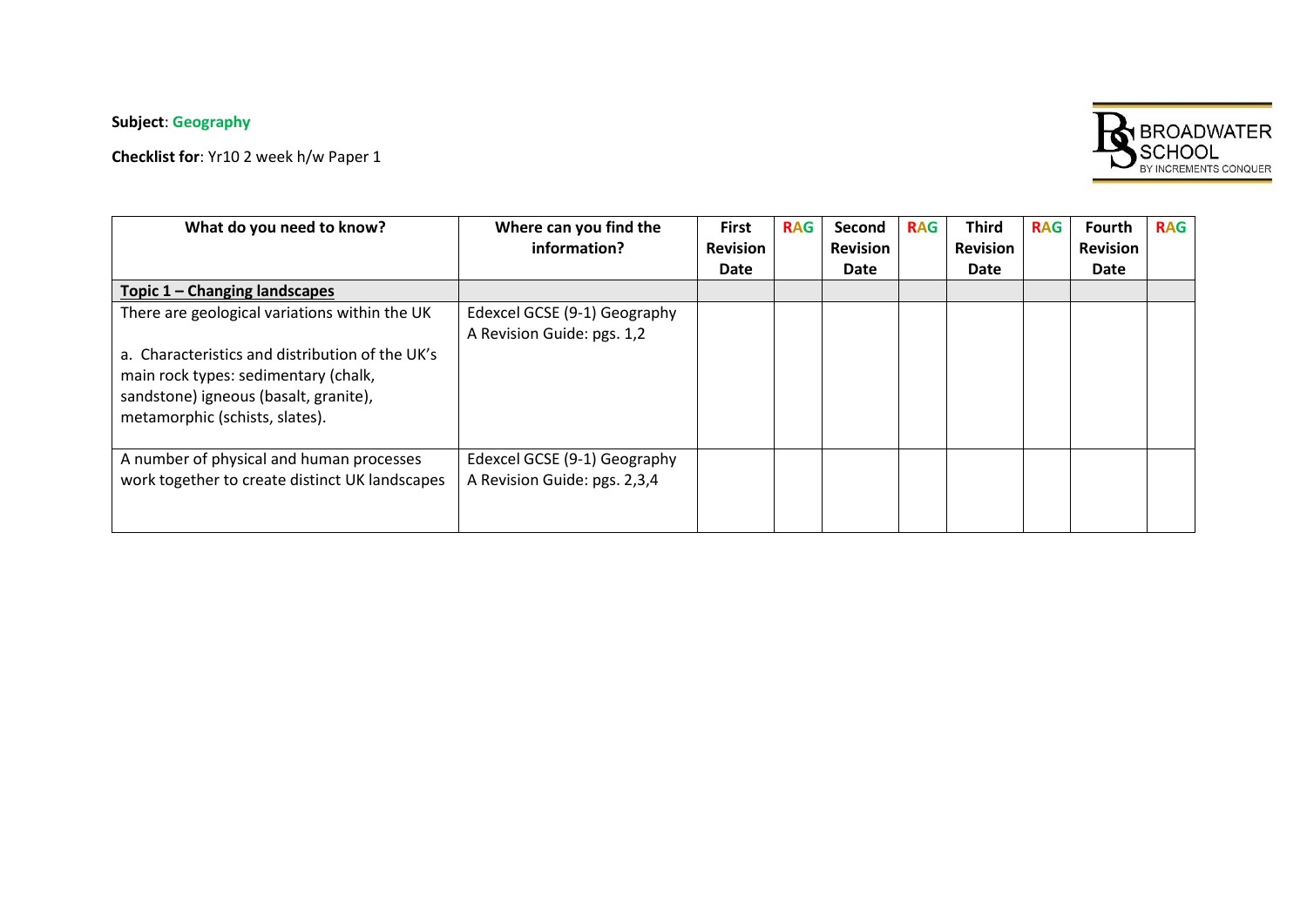## **Main UK rock types**

The UK is made up of many rock types, but the three main groups are sedimentary, igneous and metamorphic.

### **Main UK** rock types chalk sedimentary sandstone aranite ignoous basalt schist metamorphic slate

## **Sedimentary rocks**

Sedimentary rocks are formed in layers called beds. They often contain fossils. Examples include chalk and sandstone.

- Chalk is made up of calcium carbonate, and is susceptible to chemical weathering.
- Sandstone is made of sand-sized arains cemented together. It can be hard and repistant to weathering, but is permeable.

## Worked example

Study the photograph, which shows slate, a metamorphic rock. Explain how metamorphic rocks form.  $(2$  marks) Metamorphic rocks are formed by oreat heat and pressure. Examples are schist and slate. Slate le formed from mudetone at convergent plate boundaries. Schist is formed at higher pressure at the same plate boundary.



Distribution of UK rock types

Igneous rocks are hard and formed of

crystals so are resistant to erosion.

They are usually impermeable - water

Granite is affected by chemical

V Basalt is a grey rock made from

weathering. Granite landscapes

drain badly, so tend to be boggy.

very small crystals, Lava flows cool

doesn't pass through them. Examples

*<u>Inadirentary</u>* 

**Ill** rictamorphic

**Igneous** rocks

include granite and basalt.

to form bassit.

**Dignoous** 

When you are asked to explain how, remember to include the key points of the process.

## Now try this

Explain two differences between igneous and sedimentary rocks.

 $(2$  marks)

## **Upland and lowland landscapes**

Geology and past tectonic activity have influenced the physical landscapes of the UK.

Geology

The UK is sellt into

two halves aeologically.

. The north-western UK

and metamorphic

. The south-eastern

forming lowland

landscapes.

UK is mainly softer

sedimentary rocks.

landscapes.

is mainly harder laneous

rocks, forming upland.



The imaginary Tees-Exe line divides the UK into uplands (north) and lowlands (south).

### Distinct landscapes

North-west of the Tees-Exe line the UK's aeology is largely igneous; rocks formed from maama and lava, associated with tectonic events. Long-extinct volcanoes form hills and mountains.

Basalt can form a very distinct landscape as the lava cools into polygon shapes: for example, the Giant's Causeway in Northern Ireland and Fingal's Cave in Scotland.

### Worked example

Study the geological cross-section, showing the rocks forming part of south-east England.

a Name the rock group to which these rocks. (I mark) belong.

#### Sedimentary

**b** Explain why lowland landscapes are usually (2 marks) formed by this rock group. Sedimentary rocks are much softer and more easily eroded than langous and metamorphic rocks. Therefore sedimentary rocks are worn down rapidly to form low. hills and lowland basins.



older rocks **El older sandstone El chalk** and stower sandstone - rivers **III** day

(2 marks)

The distance between the North and South Downs is about 60 km so the geological cross-section shows a large area.

### Now try this

Study the map of the UK rock types on page I. Explain one reason why upland Britain is made up of igneous and metamorphic rocks.

**Plate** tectonics

Millions of years ago the UK was close to plate boundaries. Plate movements caused mountains (huge folds) and faults in the rocks.

520 million years ago two plates conversed to form upland mountain landscapes - northern Scotland, the Lake District and North Wales.

50-60 million years ago diverging plate boundaries caused the Atlantic Ocean to open. Rising lava produced the distinctive basalt

aeology of the Giant's Causeway.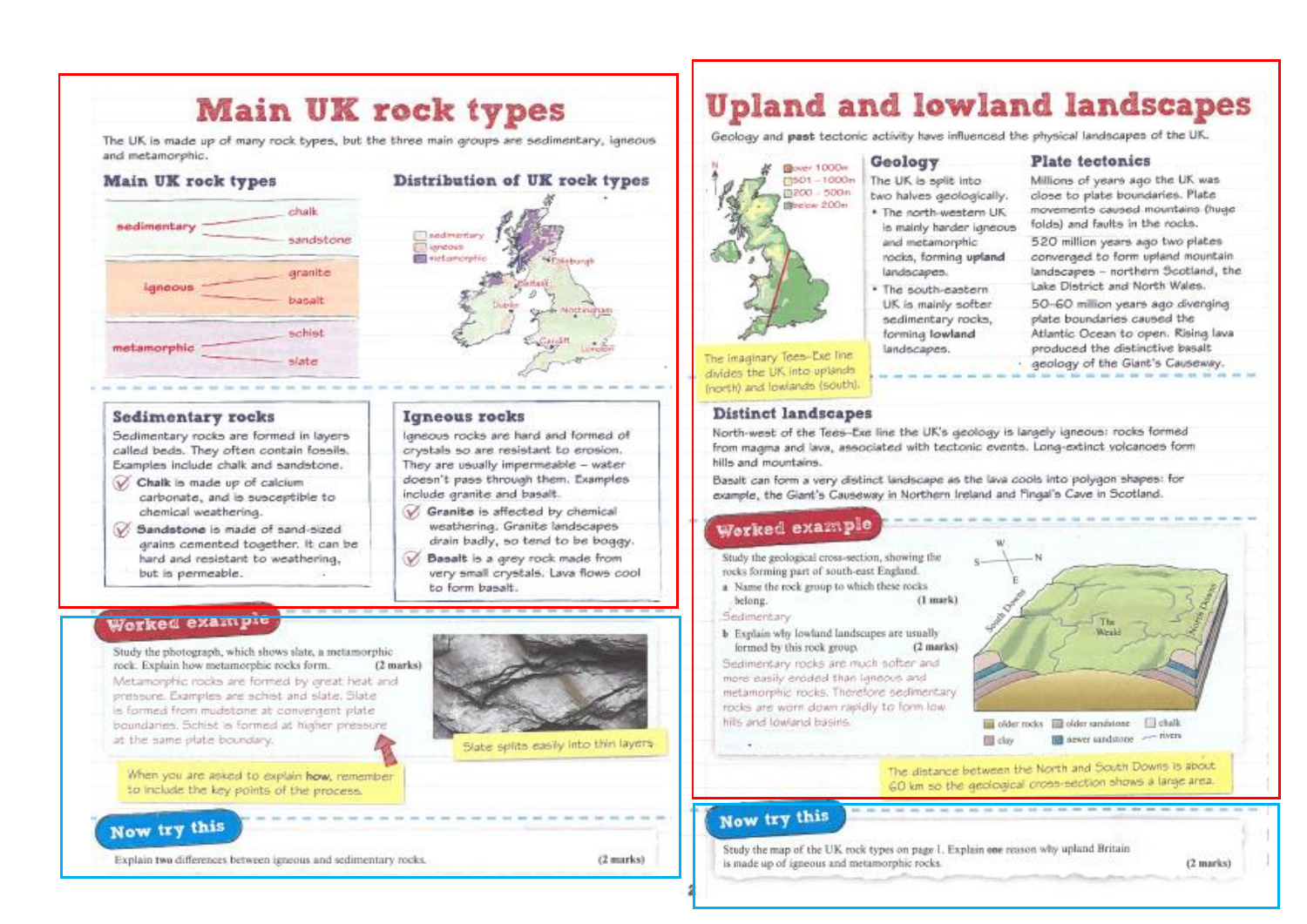## **Human activity**

The UK has been settled by humans for many thousands of years and all its landscapes have been heavily influenced by human activity.



### **Agriculture**

- This OS map extract is at 1:25 000 scale.
- It shows a region of Suffolk in the east of the UK.
- The blue lines are drainage ditches, built to drain water away from low-lying agricultural land to allow crops to grow.
- Straight drainage ditches are not produced by natural physical processes so they are a good indication of human activity.

Humann have altered almost all the landscapes of the UK through farming. Different farming types are outed to different landscapes: for example, sheep farming in upland areas and arable farming in fertile lowland valleys.

### Forestry

forestry is managing woodland for timber.

- . Many UK upland landscapes have been planted with trees for forestry. Sometimes they are in straight rowsto make them easy to manage.
- . The UK would naturally be covered by deciduous woodland. However, some UK landscapes feature conifer plantations, which are very distinctive.

When trees are felled for timber, a section of the plantation may be cleared. This aerial photo shows a cleared area in the Stratifyre Torest, Scotland.

## Worked example

Explain why lowland landscapes have been more altered by human settlement than upland landscapes.  $(4 marks)$ Bettlements arew up where the landscape offered advantages, such as flat land that is easier to build on Lowland landscapes also provided river meander loops where it was easy to defend towns, coastal plains and natural harbours for fishing villages and shallow points on rivers where fords could be made (for example, Oxford). Over time, the pettiements spread over the landscape. in big cities, many streams and small elvers now run in underlaround burnels, so cannot be seen on maps. Upland landscapes of Hils and mountains make it more difficult to construct settlements an are less built up

The question asks about both lowland and upland landscapes - make sure you include both in your anower.

## Now try this

The map below shows the Shropshire town of Shrewsbury. Suggest one reason why the site of Shrewsbury was chosen for a settlement (2 marks)



Ordnance Survey Maps, 17 Crown copyright 3016, CS 100000001 and supplied by courtesy of Mage International

### **REVISION TASKS –**

- 1. **Summarise each red box section on each of the pages into your own words (**use shortenings, add diagrams, highlight key points only. Do **not copy** the typed material.)
- 2. **Summarise each section a second time** onto Revision cards - using subheadings and *trigger words*
	- E.g**. Rock types**
		- *Igneous = Scotland, N/W – granite/basalt – hard impermeable*
		- *Sedimentary = South – chalk/limestone – permeable/soft*
- **3. Complete the 3 blue boxed 'Now Try This' exam Qs on each page**
- **4. Complete these Qs:**
	- i) Give one characteristic of metamorphic rock (1)
	- ii) Explain why springline settlements are built above a layer of clay (3)
	- iii) Explain 2 reasons why southern England is more likely to be used for arable farming (4)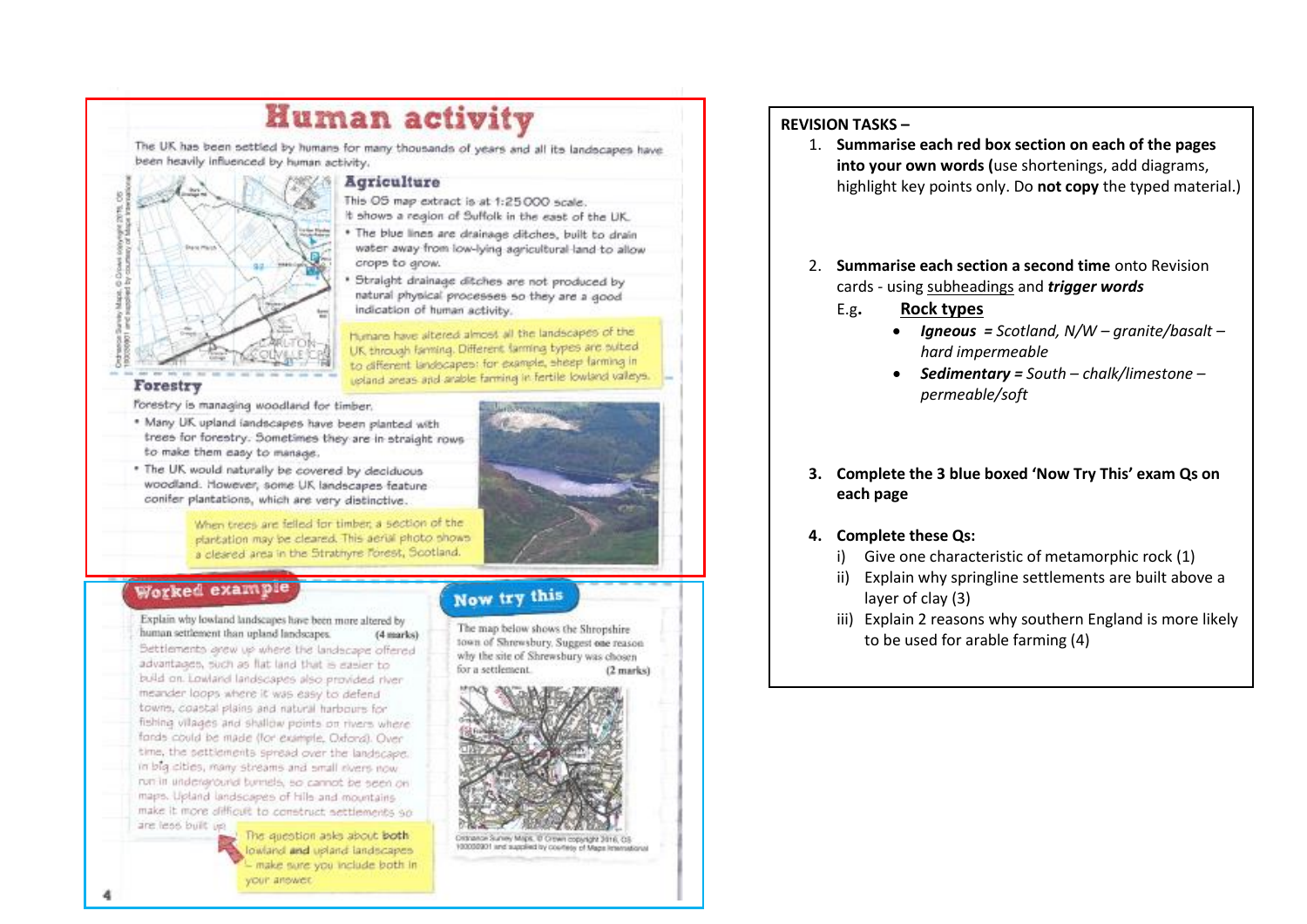| What do you need to know?                                                                                                                                                                                                                                                                                                                                                                                                                                                                                              | Where can you find the<br>information?                              | <b>First</b><br><b>Revision</b> | <b>RAG</b> | Second<br><b>Revision</b> | <b>RAG</b> | <b>Third</b><br><b>Revision</b> | <b>RAG</b> |
|------------------------------------------------------------------------------------------------------------------------------------------------------------------------------------------------------------------------------------------------------------------------------------------------------------------------------------------------------------------------------------------------------------------------------------------------------------------------------------------------------------------------|---------------------------------------------------------------------|---------------------------------|------------|---------------------------|------------|---------------------------------|------------|
|                                                                                                                                                                                                                                                                                                                                                                                                                                                                                                                        |                                                                     | Date                            |            | Date                      |            | <b>Date</b>                     |            |
| <b>Coasts</b>                                                                                                                                                                                                                                                                                                                                                                                                                                                                                                          |                                                                     |                                 |            |                           |            |                                 |            |
| A variety of physical processes interact to shape coastal<br>landscapes<br>The physical processes at work on the coast: weathering,<br>а.<br>mass movement, erosion, transport and deposition.<br>Influence of geological structure (concordant/discordant,<br>b.<br>joints and faults), rock type (hard/soft rock) and wave<br>action (destructive and constructive waves) on landforms<br>c. How the UK's weather and climate (seasonality, storm<br>frequency and prevailing winds) affect rates of coastal erosion | Edexcel GCSE (9-1)<br>Geography A Revision<br>Guide: pgs. 5, 6, 7   |                                 |            |                           |            |                                 |            |
| and retreat, and impact on landforms and landscape.<br>Coastal erosion and deposition create distinctive landforms<br>within the coastal landscape<br>development of landforms of erosion: headlands and bays,<br>a.<br>caves, arches, cliffs, stacks, wave cut platforms.<br>b. landforms of deposition: bars, beaches and spits.                                                                                                                                                                                     | Edexcel GCSE (9-1)<br>Geography A Revision<br>Guide: pgs. 9, 10, 11 |                                 |            |                           |            |                                 |            |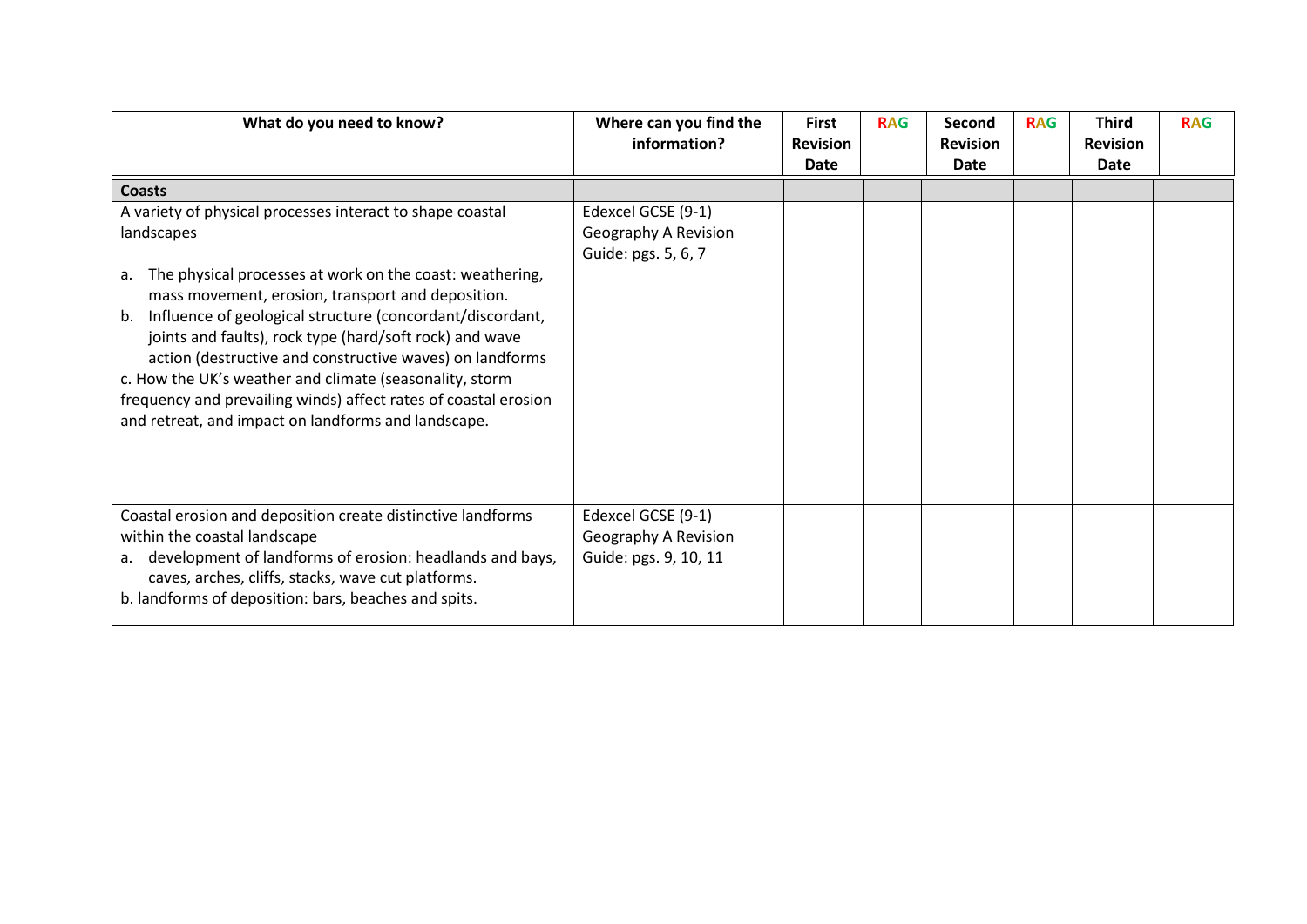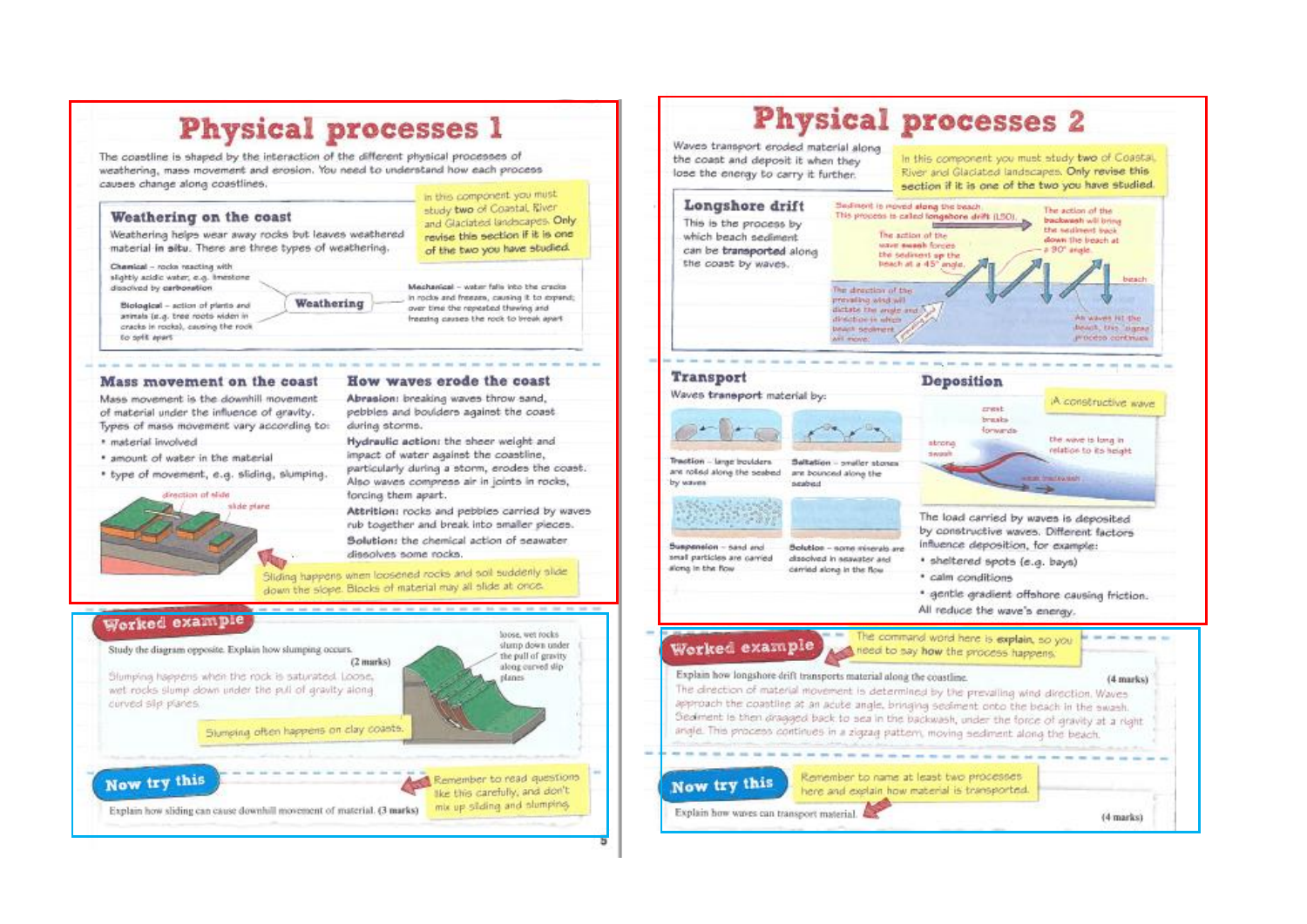## Influence of geology

The geological structure of coasts, rock type and wave action all influence coastal landforms.

### Geological structure

Geology affects how fast coastal erosion occurs. Soft rock is eroded much faster than hard rock. Particular landforms are created when soft rocks and hard rocks occur together.

 $20 - 36$ 

soft rock

**Neid House** 

concordant

cost!

### Soft rock, such as clay

- V. Soft rock is easily eroded by
- the sea.
- V Cliffs will be less rugged and less steep than hard rock coasts.
- Soft rock landscapes include bays.

### Hard rock, such as granite

V Hard rock is resistant to all types of erosion.

Only revise this section if you

studied Coastal landscapes.

- Cliffs will be high, steep and rugged.
- Hard rock landscapes include wave-cut platforms and headlands where caves. arches and stacks are formed.
	- Read more about president landforms on page 9.

Worked example

### Concordant and discordant coasts

Concordant coasts are made up of the same rock type. On discordant coasts, the rock type alternates, forminal headlands and bays. Revise these or root 9.

### loints and faults

- · Joints are smaller cracks: faults are larger.
- \* Both make rock more prone to erosion.
- . Rocks with more joints and faults are eroded more quickly.

### Destructive and constructive waves

- \* In a destructive wave, the swash is weak and the backwash strong. Material is dragged into the sea, eroding the coast. Destructive waves have high energy, and occur in stormy conditions.
- \* In a constructive wave, material is deposited. building up the coast.

#### See the diagram on page 6.

Constructive waves have lower energy and occur in calm conditions.

## Now try this

Identify two landforms found along a dispordant coast.

#### suft nick discondant count **Wall ford** These two maps Study the geological map above, show the same. State which point marks the location coastline. The hard of a chalk headland and stacks. moke are chalk and imentioner the soft rocks are mudstone.

sands and clavs.



(1 mark)

# **Depositional landforms**

The process of deposition causes the formation of distinctive landforms including beaches, spits and bars.

### **Beaches**

Beaches are accumulations of sand and shingle formed by deposition and shaped by erosion, transportation and deposition.

In this component you must study two of Coastal River and Glaciated landscapes, Only revise this section if it is one of the two you have studied

**Cinnas** 

Beaches can be sandy or pebbly (shingle).

cliffs are being eroded and where waves are

are called berms and the one highest up the beach shows where the highest tide reaches

powerful. Ridges in a beach parallel to the sea

Shingle beaches are usually found where





### **Spits**





Spits are narrow beaches of sand or shinale that are attached to the land at one end. They extend across a bay or estuary or where the coastline changes idirection. They are formed by longshore drift powered by a strong provailing wind.

(4 marks)

## Worked example

### Explain how a bier is formed

A bar forms in the same way as a spit, with longshore drift depositing material away from the coast, until a long nage is built up But, unlike a spit, a bar then grows all the way across a bay, so that a stretch of water is cut off and dammed to form a lagoon.

Detrence Survey Maps, © Crown copyright 2016, CG<br>10000001 and supplied by courtesy of Maps International

## Now try this

Explain how beaches are formed.



beach material is transported and deposited.

On an US map spits are shown by a stretch of

beach that carries on past the main coastline.

They are thin and normally curved in shape.

 $(4$  marks)